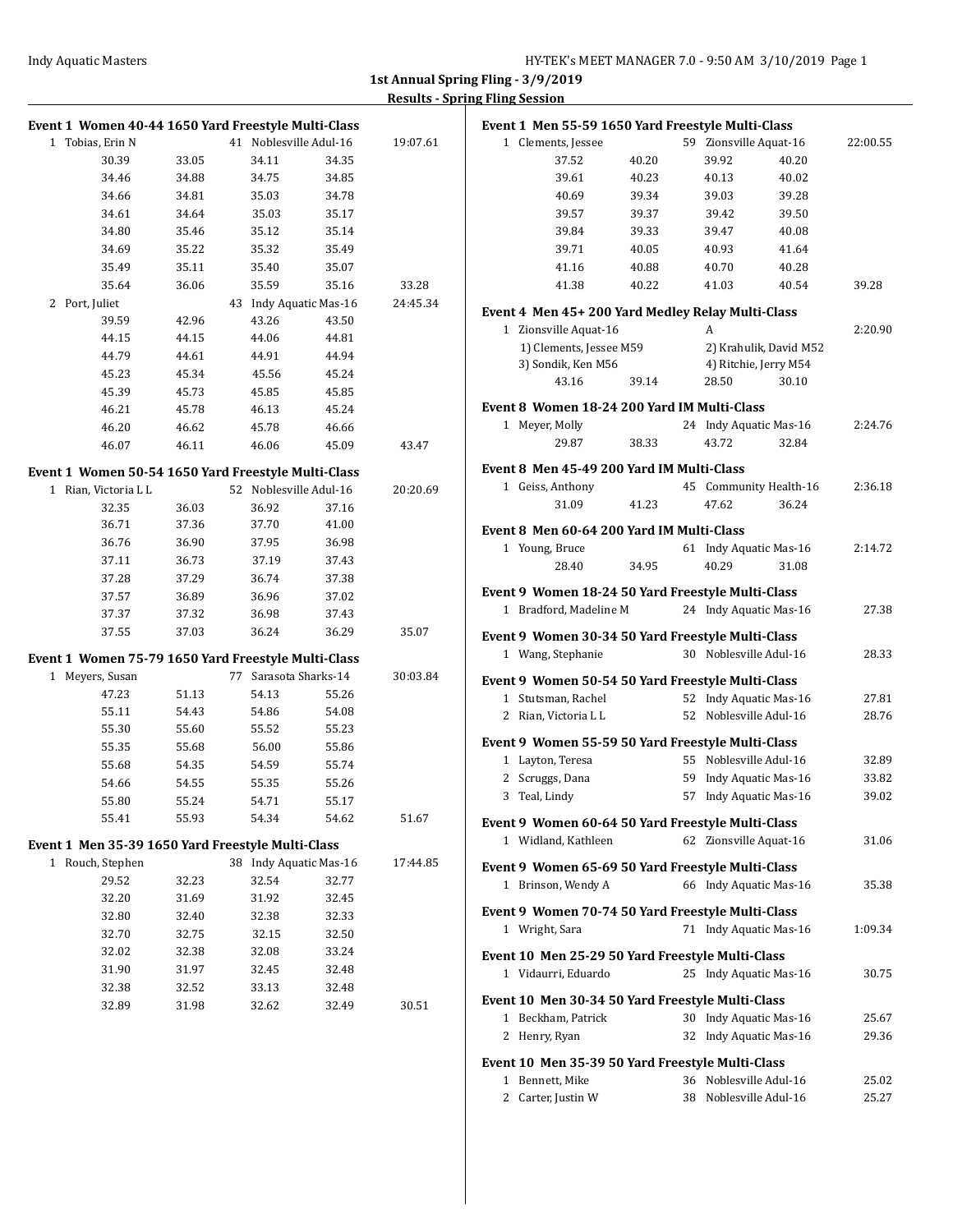|                |                                              |         |    | Event 10 Men 40-44 50 Yard Freestyle Multi-Class                              |         |                |  |
|----------------|----------------------------------------------|---------|----|-------------------------------------------------------------------------------|---------|----------------|--|
|                | 1 Sikich, Christopher                        |         |    | 40 Noblesville Adul-16                                                        |         | 25.60          |  |
|                | 2 Hoover, Daniel P                           |         |    | 44 Indy Aquatic Mas-16                                                        |         | 30.27          |  |
|                |                                              |         |    | Event 10 Men 45-49 50 Yard Freestyle Multi-Class                              |         |                |  |
|                | 1 Berebitsky, Steve                          |         |    | 47 Indy Aquatic Mas-16                                                        |         | 30.04          |  |
|                |                                              |         |    |                                                                               |         |                |  |
|                |                                              |         |    | Event 10 Men 50-54 50 Yard Freestyle Multi-Class                              |         |                |  |
|                | 1 Ahonen, Mark<br>2 Ritchie, Jerry           |         |    | 53 Noblesville Adul-16<br>54 Zionsville Aquat-16                              |         | 25.96<br>29.61 |  |
|                |                                              |         |    |                                                                               |         |                |  |
|                |                                              |         |    | Event 10 Men 55-59 50 Yard Freestyle Multi-Class                              |         |                |  |
| 1 Sondik, Ken  |                                              |         |    | 56 Zionsville Aquat-16                                                        |         | 26.28          |  |
|                | 2 Clements, Jessee                           |         |    | 59 Zionsville Aquat-16                                                        |         | 29.55          |  |
|                |                                              |         |    | Event 10 Men 60-64 50 Yard Freestyle Multi-Class                              |         |                |  |
|                | 1 Long, Christopher                          |         |    | 60 Indy Aquatic Mas-16                                                        |         | 30.17          |  |
|                |                                              |         |    | Event 12 Women 35-39 200 Yard Butterfly Multi-Class                           |         |                |  |
| 1 King, Sarah  |                                              |         |    | 35 Connecticut Mast-5                                                         |         | 6:52.52        |  |
|                | 1:22.27                                      | 1:46.02 |    | 1:53.18                                                                       | 1:51.05 |                |  |
|                |                                              |         |    |                                                                               |         |                |  |
|                | 1 Tobias, Erin N                             |         |    | Event 12 Women 40-44 200 Yard Butterfly Multi-Class<br>41 Noblesville Adul-16 |         |                |  |
|                | 31.47                                        | 38.72   |    | 40.95                                                                         | 37.59   | 2:28.73        |  |
|                |                                              |         |    |                                                                               |         |                |  |
|                |                                              |         |    | Event 12 Women 50-54 200 Yard Butterfly Multi-Class                           |         |                |  |
| 1 Shuck, Susie |                                              |         |    | 53 Indy Aquatic Mas-16                                                        |         | 2:31.93        |  |
|                | 33.99                                        | 37.95   |    | 39.52                                                                         | 40.47   |                |  |
|                |                                              |         |    | Event 12 Men 35-39 200 Yard Butterfly Multi-Class                             |         |                |  |
|                | 1 Rouch, Stephen                             |         |    | 38 Indy Aquatic Mas-16                                                        |         | 2:20.86        |  |
|                | 31.91                                        | 36.20   |    | 37.10                                                                         | 35.65   |                |  |
|                |                                              |         |    | Event 13 Women 18-24 50 Yard Backstroke Multi-Class                           |         |                |  |
|                | 1 Bradford, Madeline M                       |         |    | 24 Indy Aquatic Mas-16                                                        |         | 29.90          |  |
|                |                                              |         |    | Event 13 Women 60-64 50 Yard Backstroke Multi-Class                           |         |                |  |
|                | 1 Gettelfinger, Cheryl                       |         |    | 61 Indy Aquatic Mas-16                                                        |         | 40.35          |  |
|                |                                              |         |    |                                                                               |         |                |  |
| 1 Hall, Carol  |                                              |         |    | Event 13 Women 70-74 50 Yard Backstroke Multi-Class<br>71 Indy Aquatic Mas-16 |         | 1:24.47        |  |
|                |                                              |         |    |                                                                               |         |                |  |
|                |                                              |         |    | Event 14 Men 80-84 50 Yard Backstroke Multi-Class                             |         |                |  |
|                | 1 Costill, David                             |         | 83 | Indy Aquatic Mas-16                                                           |         | 38.78          |  |
|                | 2 Goldstein, Mel E                           |         |    | 80 Indy Aquatic Mas-16                                                        |         | 41.77          |  |
|                |                                              |         |    | Event 15 Women 18-24 200 Yard Breaststroke Multi-Class                        |         |                |  |
|                | 1 Meyer, Molly                               |         |    | 24 Indy Aquatic Mas-16                                                        |         | 2:45.02        |  |
|                | 36.16                                        | 42.41   |    | 43.47                                                                         | 42.98   |                |  |
|                |                                              |         |    | Event 15 Women 35-39 200 Yard Breaststroke Multi-Class                        |         |                |  |
| 1 King, Sarah  |                                              |         |    | 35 Connecticut Mast-5                                                         |         | 7:11.08        |  |
|                |                                              |         |    |                                                                               | 1:56.01 |                |  |
|                |                                              |         |    | Event 16 Men 45-49 200 Yard Breaststroke Multi-Class                          |         |                |  |
|                | 1 Geiss, Anthony                             |         |    | 45 Community Health-16                                                        |         | 2:59.63        |  |
|                | 40.66                                        | 46.77   |    | 47.13                                                                         | 45.07   |                |  |
|                |                                              |         |    |                                                                               |         |                |  |
|                |                                              |         |    | Event 16 Men 50-54 200 Yard Breaststroke Multi-Class                          |         |                |  |
|                | 1 Krahulik, David                            |         |    | 52 Zionsville Aquat-16                                                        |         | 3:04.54        |  |
|                | 40.28                                        | 46.76   |    | 48.68                                                                         | 48.82   |                |  |
|                | Event 17 Women 18-24 100 Yard IM Multi-Class |         |    |                                                                               |         |                |  |
|                | 1 Bradford, Madeline M                       |         |    | 24 Indy Aquatic Mas-16                                                        |         | 1:07.50        |  |
|                | 31.16                                        | 36.34   |    |                                                                               |         |                |  |

| Event 17 Women 50-54 100 Yard IM Multi-Class        |         |    |                        |         |  |  |  |
|-----------------------------------------------------|---------|----|------------------------|---------|--|--|--|
| 1 Stutsman, Rachel                                  |         |    | 52 Indy Aquatic Mas-16 | 1:15.82 |  |  |  |
| 36.27                                               | 39.55   |    |                        |         |  |  |  |
| Event 17 Women 55-59 100 Yard IM Multi-Class        |         |    |                        |         |  |  |  |
| 1 Scruggs, Dana                                     |         |    | 59 Indy Aquatic Mas-16 | 1:32.18 |  |  |  |
| 42.25                                               | 49.93   |    |                        |         |  |  |  |
|                                                     |         |    |                        |         |  |  |  |
| Event 17 Women 65-69 100 Yard IM Multi-Class        |         |    |                        |         |  |  |  |
| 1 Brinson, Wendy A                                  |         |    | 66 Indy Aquatic Mas-16 | 1:32.57 |  |  |  |
| 44.88                                               | 47.69   |    |                        |         |  |  |  |
| Event 17 Women 70-74 100 Yard IM Multi-Class        |         |    |                        |         |  |  |  |
| 1 Hall, Carol                                       |         |    | 71 Indy Aquatic Mas-16 | 2:50.47 |  |  |  |
| 1:31.96                                             | 1:18.51 |    |                        |         |  |  |  |
|                                                     |         |    |                        |         |  |  |  |
| Event 18 Men 30-34 100 Yard IM Multi-Class          |         |    |                        |         |  |  |  |
| 1 Beckham, Patrick                                  |         |    | 30 Indy Aquatic Mas-16 | 1:05.26 |  |  |  |
| 30.25                                               | 35.01   |    |                        |         |  |  |  |
| Event 18 Men 35-39 100 Yard IM Multi-Class          |         |    |                        |         |  |  |  |
| 1 Bennett, Mike                                     |         |    | 36 Noblesville Adul-16 | 1:02.56 |  |  |  |
| 29.52                                               | 33.04   |    |                        |         |  |  |  |
| 2 Carter, Justin W                                  |         |    | 38 Noblesville Adul-16 | 1:07.09 |  |  |  |
| 30.55                                               | 36.54   |    |                        |         |  |  |  |
| Event 18 Men 40-44 100 Yard IM Multi-Class          |         |    |                        |         |  |  |  |
| 1 Sikich, Christopher                               |         |    | 40 Noblesville Adul-16 | 1:09.12 |  |  |  |
| 32.48                                               | 36.64   |    |                        |         |  |  |  |
|                                                     |         |    |                        |         |  |  |  |
| Event 18 Men 50-54 100 Yard IM Multi-Class          |         |    |                        |         |  |  |  |
| 1 Ritchie, Jerry                                    |         |    | 54 Zionsville Aquat-16 | 1:17.83 |  |  |  |
| 36.32                                               | 41.51   |    |                        |         |  |  |  |
| Event 18 Men 60-64 100 Yard IM Multi-Class          |         |    |                        |         |  |  |  |
| 1 Young, Bruce                                      |         |    | 61 Indy Aquatic Mas-16 | 1:02.06 |  |  |  |
| 29.54                                               | 32.52   |    |                        |         |  |  |  |
|                                                     |         |    |                        |         |  |  |  |
| Event 19 Women 18-24 200 Yard Freestyle Multi-Class |         |    |                        |         |  |  |  |
| 1 Meyer, Molly                                      |         |    | 24 Indy Aquatic Mas-16 | 2:06.72 |  |  |  |
| 29.93                                               | 32.31   |    | 32.16<br>32.32         |         |  |  |  |
| Event 19 Women 50-54 200 Yard Freestyle Multi-Class |         |    |                        |         |  |  |  |
| 1 Rian, Victoria L L                                |         |    | 52 Noblesville Adul-16 | 2:12.85 |  |  |  |
| 31.70                                               | 33.56   |    | 34.57<br>33.02         |         |  |  |  |
| 2 Shuck, Susie                                      |         | 53 | Indy Aquatic Mas-16    | 2:13.10 |  |  |  |
| 30.99                                               | 33.30   |    | 34.29<br>34.52         |         |  |  |  |
|                                                     |         |    |                        |         |  |  |  |
| Event 19 Women 55-59 200 Yard Freestyle Multi-Class |         |    |                        |         |  |  |  |
| 1 Teal, Lindy                                       |         |    | 57 Indy Aquatic Mas-16 | 3:01.32 |  |  |  |
| 41.55                                               | 46.17   |    | 46.37<br>47.23         |         |  |  |  |
| Event 19 Women 60-64 200 Yard Freestyle Multi-Class |         |    |                        |         |  |  |  |
| 1 Widland, Kathleen                                 |         | 62 | Zionsville Aquat-16    | 2:28.73 |  |  |  |
| 32.78                                               | 38.17   |    | 38.85<br>38.93         |         |  |  |  |
| 2 Gettelfinger, Cheryl                              |         |    | 61 Indy Aquatic Mas-16 | 2:34.58 |  |  |  |
| 34.18                                               | 40.01   |    | 40.95<br>39.44         |         |  |  |  |
| Event 19 Women 70-74 200 Yard Freestyle Multi-Class |         |    |                        |         |  |  |  |
| 1 Wright, Sara                                      |         |    | 71 Indy Aquatic Mas-16 | 5:01.31 |  |  |  |
| 1:11.46                                             | 1:18.95 |    | 1:15.65<br>1:15.25     |         |  |  |  |
|                                                     |         |    |                        |         |  |  |  |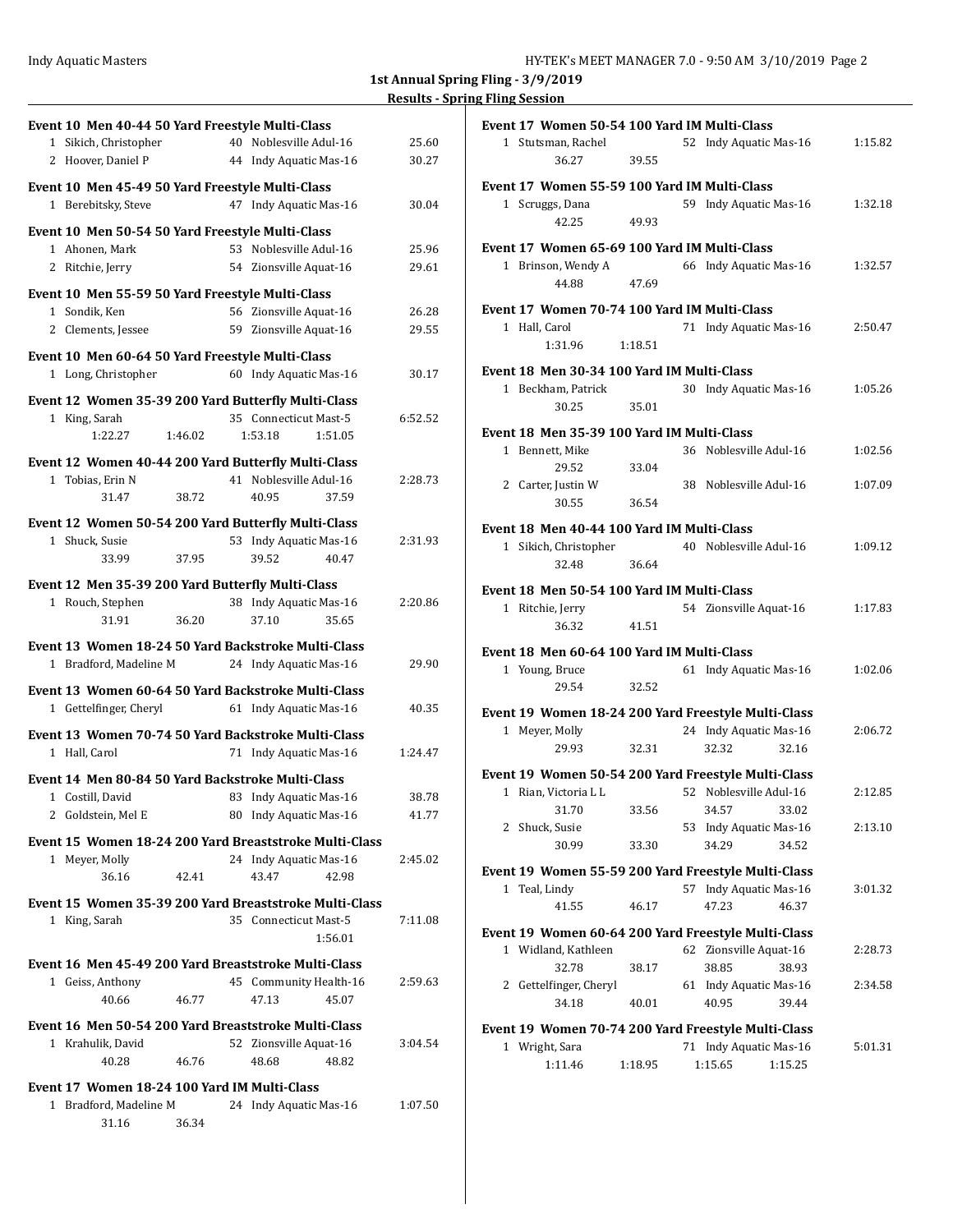| Event 20 Men 25-29 200 Yard Freestyle Multi-Class                                                              | Event 29 Women 55-59 50 Yard Breaststroke Multi-Class                                |
|----------------------------------------------------------------------------------------------------------------|--------------------------------------------------------------------------------------|
| 1 Vidaurri, Eduardo<br>25 Indy Aquatic Mas-16<br>2:42.35                                                       | 47.82<br>1 Scruggs, Dana<br>59 Indy Aquatic Mas-16                                   |
| 34.57<br>39.60<br>43.78<br>44.40                                                                               | Event 29 Women 65-69 50 Yard Breaststroke Multi-Class                                |
| Event 20 Men 30-34 200 Yard Freestyle Multi-Class                                                              | 1 Brinson, Wendy A<br>66 Indy Aquatic Mas-16<br>44.56                                |
| 32 Indy Aquatic Mas-16<br>2:31.46<br>1 Henry, Ryan                                                             | Event 30 Men 18-24 50 Yard Breaststroke Multi-Class                                  |
| 40.08<br>39.00<br>33.93<br>38.45                                                                               | 1 Day, Daniel<br>23 Indy Aquatic Mas-16<br>34.83                                     |
| Event 20 Men 35-39 200 Yard Freestyle Multi-Class                                                              | Event 30 Men 35-39 50 Yard Breaststroke Multi-Class                                  |
| 38 Indy Aquatic Mas-16<br>2:03.89<br>1 Rouch, Stephen                                                          | 30.99<br>1 Bennett, Mike<br>36 Noblesville Adul-16                                   |
| 31.40<br>28.66<br>31.26<br>32.57                                                                               | 38 Noblesville Adul-16<br>36.24<br>2 Carter, Justin W                                |
| Event 20 Men 45-49 200 Yard Freestyle Multi-Class                                                              | Event 30 Men 50-54 50 Yard Breaststroke Multi-Class                                  |
| 1 Koch, Joe<br>47 Indy Aquatic Mas-16<br>2:07.80                                                               | 52 Zionsville Aquat-16<br>37.02<br>1 Krahulik, David                                 |
| 30.32<br>31.95<br>33.17<br>32.36<br>47 Indy Aquatic Mas-16                                                     |                                                                                      |
| 2 Berebitsky, Steve<br>2:31.22<br>38.35<br>38.29<br>34.85<br>39.73                                             | Event 30 Men 80-84 50 Yard Breaststroke Multi-Class                                  |
|                                                                                                                | 1 Costill, David<br>83 Indy Aquatic Mas-16<br>40.52                                  |
| Event 20 Men 55-59 200 Yard Freestyle Multi-Class                                                              | Event 32 Women 35-39 400 Yard IM Multi-Class                                         |
| 1 Clements, Jessee<br>59 Zionsville Aquat-16<br>2:24.98<br>33.92<br>36.95<br>37.82<br>36.29                    | 1 King, Sarah<br>12:22.61<br>35 Connecticut Mast-5                                   |
|                                                                                                                | 1:51.79<br>1:29.74<br>1:31.70<br>1:32.31<br>1:10.55<br>1:42.17<br>1:53.44<br>1:10.91 |
| Event 23 Mixed 45+ 200 Yard Freestyle Relay Multi-Class                                                        |                                                                                      |
| 1 Zionsville Aquat-16<br>2:09.78<br>A<br>2) Henderson, Edwina M W48                                            | Event 32 Men 35-39 400 Yard IM Multi-Class                                           |
| 1) Ritchie, Jerry M54<br>3) Widland, Kathleen W62<br>4) Krahulik, David M52                                    | 38 Indy Aquatic Mas-16<br>4:51.40<br>1 Rouch, Stephen                                |
| 32.36<br>30.90<br>36.18<br>30.34                                                                               | 36.46<br>38.83<br>31.68<br>37.58<br>41.82<br>33.07<br>30.50<br>41.46                 |
| Event 26 Women 18-24 100 Yard Butterfly Multi-Class                                                            |                                                                                      |
| 24 Indy Aquatic Mas-16<br>1:04.65<br>1 Meyer, Molly                                                            | Event 33 Women 18-24 100 Yard Freestyle Multi-Class                                  |
| 29.88<br>34.77                                                                                                 | 24 Indy Aquatic Mas-16<br>56.93<br>1 Meyer, Molly<br>29.71<br>27.22                  |
| Event 26 Women 40-44 100 Yard Butterfly Multi-Class                                                            |                                                                                      |
| 41 Noblesville Adul-16<br>1:04.06<br>1 Tobias, Erin N                                                          | Event 33 Women 50-54 100 Yard Freestyle Multi-Class                                  |
| 29.79<br>34.27                                                                                                 | 1:02.23<br>1 Stutsman, Rachel<br>52 Indy Aquatic Mas-16<br>30.52<br>31.71            |
| Event 26 Women 50-54 100 Yard Butterfly Multi-Class                                                            | 2 Rian, Victoria L L<br>52 Noblesville Adul-16<br>1:02.98                            |
| 52 Indy Aquatic Mas-16<br>1:15.76<br>1 Stutsman, Rachel                                                        | 30.72<br>32.26                                                                       |
| 35.38<br>40.38                                                                                                 | Event 33 Women 55-59 100 Yard Freestyle Multi-Class                                  |
| Event 26 Men 30-34 100 Yard Butterfly Multi-Class                                                              | 1 Layton, Teresa<br>55 Noblesville Adul-16<br>1:16.07                                |
| 30 Indy Aquatic Mas-16<br>1:03.48<br>1 Beckham, Patrick                                                        | 35.16<br>40.91                                                                       |
| 35.11<br>28.37                                                                                                 | 2 Scruggs, Dana<br>1:27.05<br>59 Indy Aquatic Mas-16                                 |
|                                                                                                                | 39.65<br>47.40                                                                       |
| Event 27 Women 30-34 200 Yard Backstroke Multi-Class<br>30 Noblesville Adul-16<br>2:30.50<br>1 Wang, Stephanie | Event 33 Women 60-64 100 Yard Freestyle Multi-Class                                  |
|                                                                                                                | 1 Widland, Kathleen<br>62 Zionsville Aquat-16<br>1:07.94                             |
| Event 27 Women 35-39 200 Yard Backstroke Multi-Class                                                           | 32.82<br>35.12                                                                       |
| 1 King, Sarah<br>35 Connecticut Mast-5<br>5:30.02<br>1:13.88<br>1:26.65<br>1:24.88<br>1:24.61                  | Event 33 Women 70-74 100 Yard Freestyle Multi-Class                                  |
|                                                                                                                | 1 Wright, Sara<br>71 Indy Aquatic Mas-16<br>2:29.12                                  |
| Event 27 Women 55-59 200 Yard Backstroke Multi-Class                                                           | 1:12.05<br>1:17.07                                                                   |
| 1 Teal, Lindy<br>57 Indy Aquatic Mas-16<br>3:34.53<br>1:46.81<br>53.33                                         | 2 Hall, Carol<br>71 Indy Aquatic Mas-16<br>2:42.24                                   |
|                                                                                                                | 1:15.82<br>1:26.42                                                                   |
| Event 27 Women 60-64 200 Yard Backstroke Multi-Class                                                           | Event 34 Men 18-24 100 Yard Freestyle Multi-Class                                    |
| 1 Widland, Kathleen<br>2:48.03<br>62 Zionsville Aquat-16                                                       | 1 Day, Daniel<br>23 Indy Aquatic Mas-16<br>59.68                                     |
| 2 Gettelfinger, Cheryl<br>61 Indy Aquatic Mas-16<br>3:18.90<br>47.12<br>49.76<br>50.67<br>51.35                | 27.53<br>32.15                                                                       |
|                                                                                                                | Event 34 Men 25-29 100 Yard Freestyle Multi-Class                                    |
| Event 27 Men 45-49 200 Yard Backstroke Multi-Class                                                             | 1 Vidaurri, Eduardo<br>25 Indy Aquatic Mas-16<br>1:11.30                             |
| 1 Geiss, Anthony<br>45 Community Health-16<br>2:32.54                                                          | 37.06<br>34.24                                                                       |
| Event 29 Women 18-24 50 Yard Breaststroke Multi-Class                                                          |                                                                                      |
| 1 Bradford, Madeline M<br>24 Indy Aquatic Mas-16<br>37.25                                                      |                                                                                      |
|                                                                                                                |                                                                                      |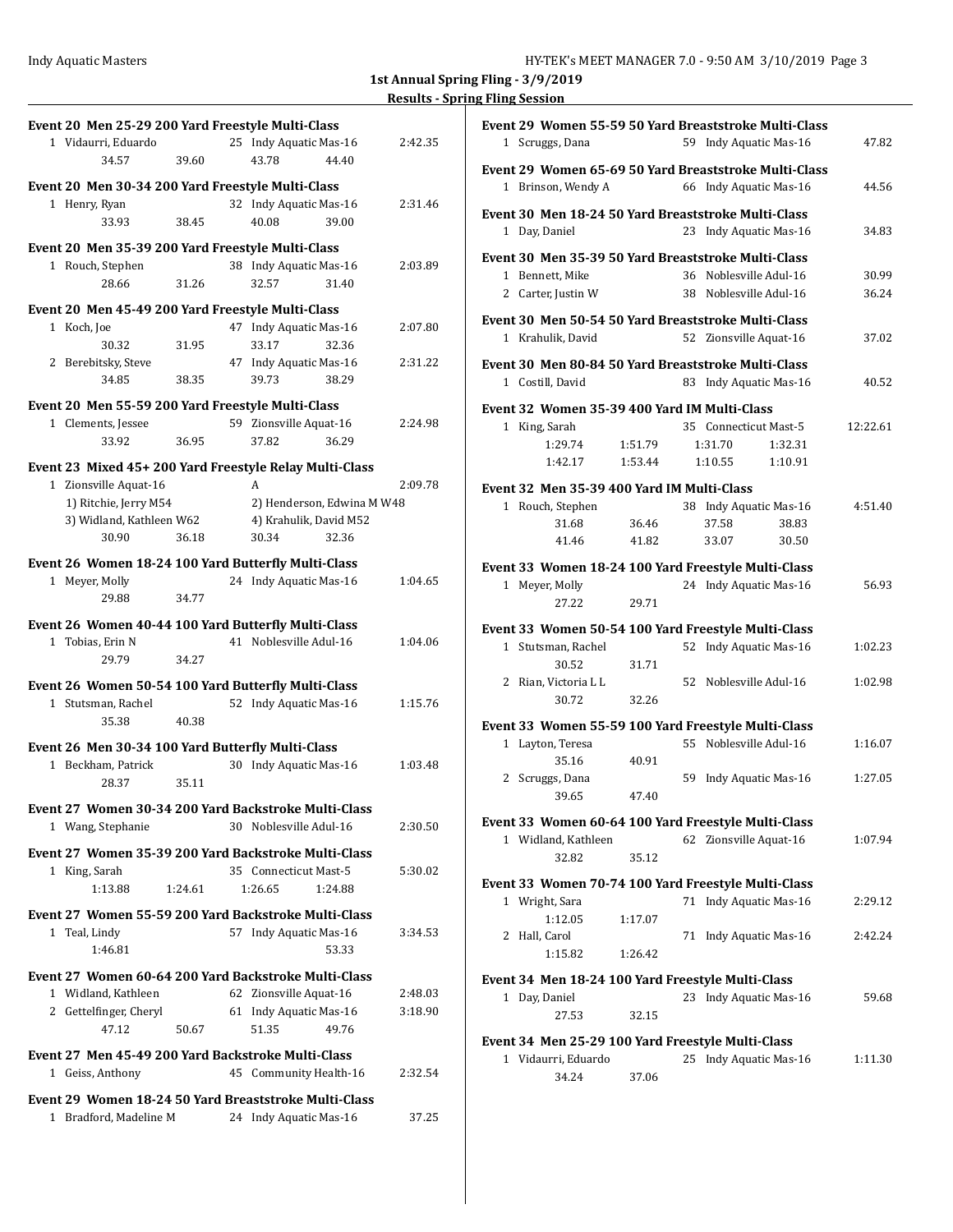| Event 34 Men 30-34 100 Yard Freestyle Multi-Class    |       |                        |         |
|------------------------------------------------------|-------|------------------------|---------|
| 1 Beckham, Patrick                                   |       | 30 Indy Aquatic Mas-16 | 56.16   |
| 26.76                                                | 29.40 |                        |         |
| 2 Henry, Ryan                                        |       | 32 Indy Aquatic Mas-16 | 1:07.74 |
| 32.23                                                | 35.51 |                        |         |
| Event 34 Men 35-39 100 Yard Freestyle Multi-Class    |       |                        |         |
| 1 Carter, Justin W                                   |       | 38 Noblesville Adul-16 | 55.91   |
| 26.53                                                | 29.38 |                        |         |
| Event 34 Men 40-44 100 Yard Freestyle Multi-Class    |       |                        |         |
| 1 Sikich, Christopher                                |       | 40 Noblesville Adul-16 | 58.70   |
| 28.36                                                | 30.34 |                        |         |
| 2 Hoover, Daniel P                                   |       | 44 Indy Aquatic Mas-16 | 1:07.66 |
| 33.13                                                | 34.53 |                        |         |
| Event 34 Men 45-49 100 Yard Freestyle Multi-Class    |       |                        |         |
| 1 Berebitsky, Steve                                  |       | 47 Indy Aquatic Mas-16 | 1:07.45 |
| 32.71                                                | 34.74 |                        |         |
| Event 34 Men 50-54 100 Yard Freestyle Multi-Class    |       |                        |         |
| 1 Ahonen, Mark                                       |       | 53 Noblesville Adul-16 | 57.75   |
| 28.72                                                | 29.03 |                        |         |
| 2 Ritchie, Jerry                                     |       | 54 Zionsville Aquat-16 | 1:08.98 |
| 33.15                                                | 35.83 |                        |         |
| 3 Krahulik, David                                    |       | 52 Zionsville Aquat-16 | 1:09.21 |
| 33.05                                                | 36.16 |                        |         |
| Event 34 Men 55-59 100 Yard Freestyle Multi-Class    |       |                        |         |
| 1 Clements, Jessee                                   |       | 59 Zionsville Aquat-16 | 1:04.74 |
| 31.22                                                | 33.52 |                        |         |
|                                                      |       |                        |         |
|                                                      |       |                        |         |
| Event 34 Men 60-64 100 Yard Freestyle Multi-Class    |       |                        |         |
| 1 Young, Bruce<br>26.40                              | 27.53 | 61 Indy Aquatic Mas-16 | 53.93   |
|                                                      |       |                        |         |
| Event 35 Women 18-24 50 Yard Butterfly Multi-Class   |       |                        |         |
| 1 Bradford, Madeline M                               |       | 24 Indy Aquatic Mas-16 | 29.64   |
| Event 35 Women 40-44 50 Yard Butterfly Multi-Class   |       |                        |         |
| 1 Tobias, Erin N                                     |       | 41 Noblesville Adul-16 | 28.84   |
| Event 35 Women 55-59 50 Yard Butterfly Multi-Class   |       |                        |         |
| Scruggs, Dana<br>1                                   |       | 59 Indy Aquatic Mas-16 | 42.54   |
|                                                      |       |                        |         |
| Event 36 Men 45-49 50 Yard Butterfly Multi-Class     |       |                        | 29.02   |
| 1 Koch, Joe                                          |       | 47 Indy Aquatic Mas-16 |         |
| Event 36 Men 55-59 50 Yard Butterfly Multi-Class     |       |                        |         |
| 1 Sondik, Ken                                        |       | 56 Zionsville Aquat-16 | 28.43   |
| Event 37 Women 30-34 100 Yard Backstroke Multi-Class |       |                        |         |
| 1 Wang, Stephanie                                    |       | 30 Noblesville Adul-16 | 1:07.92 |
| 32.47                                                | 35.45 |                        |         |
| Event 37 Women 35-39 100 Yard Backstroke Multi-Class |       |                        |         |
| 1 King, Sarah                                        |       | 35 Connecticut Mast-5  | 2:37.31 |
| 1:17.16<br>1:20.15                                   |       |                        |         |
| Event 37 Women 60-64 100 Yard Backstroke Multi-Class |       |                        |         |
| 1 Gettelfinger, Cheryl                               |       | 61 Indy Aquatic Mas-16 | 1:30.40 |
| 44.08                                                | 46.32 |                        |         |

|       | Event 37 Women 70-74 100 Yard Backstroke Multi-Class   |                |    |         |                              |          |
|-------|--------------------------------------------------------|----------------|----|---------|------------------------------|----------|
|       | 1 Hall, Carol<br>1:28.65                               | 1:38.20        |    |         | 71 Indy Aquatic Mas-16       | 3:06.85  |
|       | Event 40 Women 55-59 100 Yard Breaststroke Multi-Class |                |    |         |                              |          |
|       | 1 Layton, Teresa                                       |                |    |         | 55 Noblesville Adul-16       | 1:39.14  |
|       | 46.48                                                  | 52.66          |    |         |                              |          |
|       | Event 40 Women 65-69 100 Yard Breaststroke Multi-Class |                |    |         |                              |          |
|       | 1 Brinson, Wendy A                                     |                |    |         | 66 Indy Aquatic Mas-16       | 1:40.51  |
|       | 47.58                                                  | 52.93          |    |         |                              |          |
|       |                                                        |                |    |         |                              |          |
|       | Event 40 Men 30-34 100 Yard Breaststroke Multi-Class   |                |    |         |                              |          |
|       | 1 Beckham, Patrick                                     |                | 30 |         | Indy Aquatic Mas-16          | 1:15.46  |
|       | 34.80                                                  | 40.66          |    |         |                              |          |
|       | Event 40 Men 35-39 100 Yard Breaststroke Multi-Class   |                |    |         |                              |          |
|       | 1 Bennett, Mike                                        |                |    |         | 36 Noblesville Adul-16       | 1:08.21  |
|       | 32.56                                                  | 35.65          |    |         |                              |          |
|       | Event 40 Men 50-54 100 Yard Breaststroke Multi-Class   |                |    |         |                              |          |
|       | 1 Krahulik, David                                      |                |    |         | 52 Zionsville Aquat-16       | 1:29.89  |
|       | 41.09                                                  | 48.80          |    |         |                              |          |
|       | Event 41 Women 50-54 500 Yard Freestyle Multi-Class    |                |    |         |                              |          |
|       | 1 Rian, Victoria L L                                   |                |    |         | 52 Noblesville Adul-16       | 5:54.29  |
|       | 33.09                                                  | 35.98          |    | 36.21   | 36.42                        |          |
|       | 36.20                                                  | 35.81          |    | 35.76   | 35.72                        |          |
|       | 35.29                                                  | 33.81          |    |         |                              |          |
|       |                                                        |                |    |         |                              |          |
|       | Event 41 Women 55-59 500 Yard Freestyle Multi-Class    |                |    |         |                              |          |
| $1\,$ | Teal, Lindy<br>44.09                                   | 47.91          | 57 | 48.65   | Indy Aquatic Mas-16<br>48.93 | 8:36.79  |
|       | 48.80                                                  | 50.01          |    | 48.74   | 48.49                        |          |
|       | 48.39                                                  | 1:22.78        |    |         |                              |          |
|       |                                                        |                |    |         |                              |          |
|       | Event 41 Women 60-64 500 Yard Freestyle Multi-Class    |                |    |         |                              |          |
|       | 1 Widland, Kathleen                                    |                |    |         | 62 Zionsville Aquat-16       | 6:43.20  |
|       | 35.31                                                  | 40.54          |    | 41.94   | 41.60                        |          |
|       | 41.29<br>40.50                                         | 41.48<br>38.53 |    | 41.18   | 40.83                        |          |
|       |                                                        |                |    |         |                              |          |
|       | Event 41 Women 70-74 500 Yard Freestyle Multi-Class    |                |    |         |                              |          |
| 1     | Wright, Sara                                           |                |    |         | 71 Indy Aquatic Mas-16       | 13:23.26 |
|       | 1:16.63                                                | 1:23.59        |    | 1:18.58 | 1:20.15                      |          |
|       | 1:21.21                                                | 1:20.34        |    | 1:20.20 | 1:21.01                      |          |
|       | 1:22.03                                                | 1:19.52        |    |         |                              |          |
|       | Event 41 Men 18-24 500 Yard Freestyle Multi-Class      |                |    |         |                              |          |
|       | 1 Day, Daniel                                          |                | 23 |         | Indy Aquatic Mas-16          | 6:09.72  |
|       | 31.33                                                  | 35.48          |    | 36.79   | 37.54                        |          |
|       | 37.13                                                  | 38.33          |    | 38.21   | 38.91                        |          |
|       | 38.63                                                  | 37.37          |    |         |                              |          |
|       | Event 41 Men 30-34 500 Yard Freestyle Multi-Class      |                |    |         |                              |          |
|       | 1 Henry, Ryan                                          |                |    |         | 32 Indy Aquatic Mas-16       | 7:01.16  |
|       | 35.99                                                  | 40.48          |    | 42.33   | 43.70                        |          |
|       | 43.55                                                  | 43.80          |    | 44.19   | 43.88                        |          |
|       | 44.06                                                  | 39.18          |    |         |                              |          |